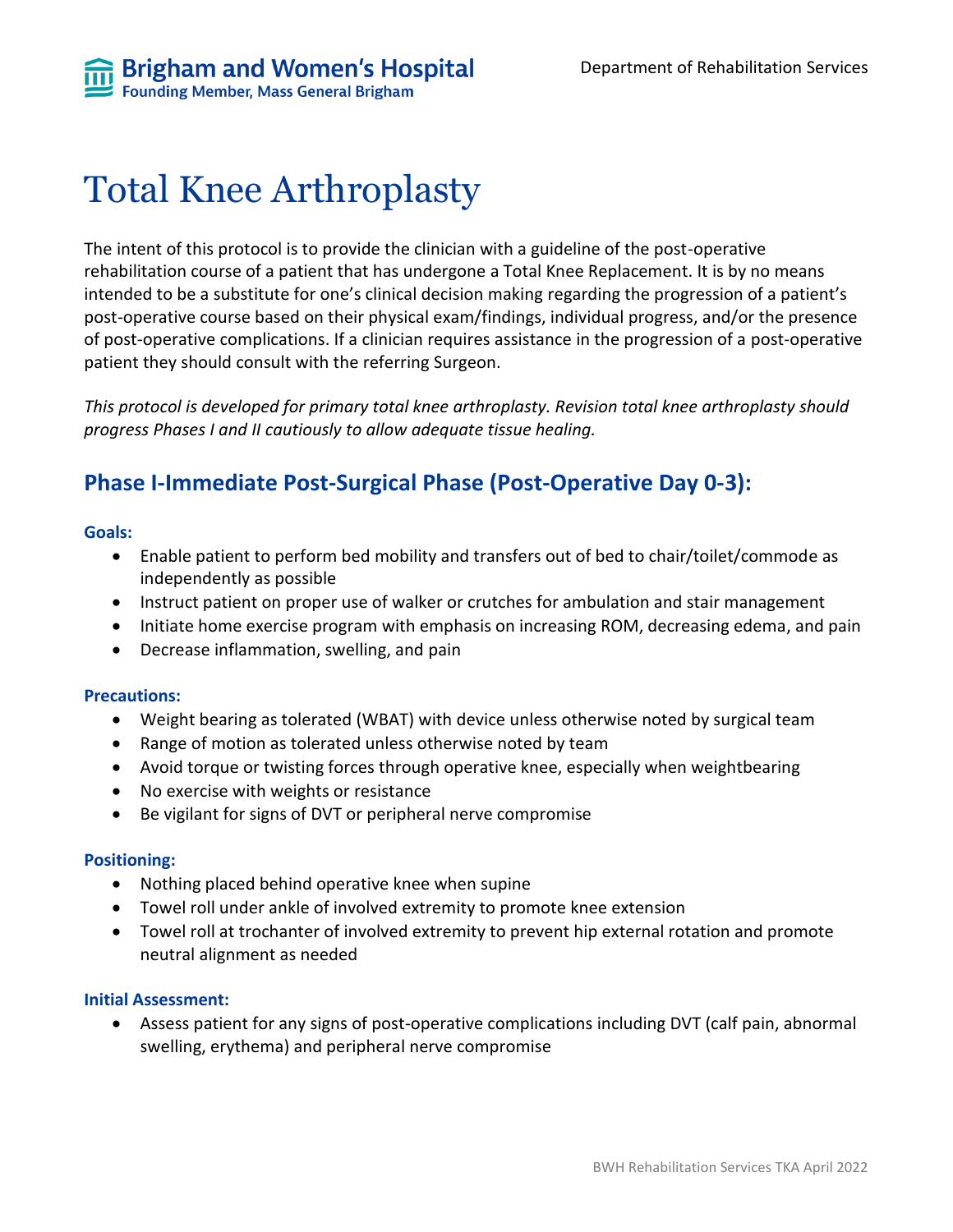- Ensure patient is pre-medicated prior to initial assessment as well as subsequent follow up treatments as needed to allow for adequate pain control. Cryotherapy may be recommended for 20 minutes post-therapy session to control pain and swelling
- Assess ROM and strength of involved joint, contralateral knee, and bilateral hip and ankle
- Assess overall strength and ability to perform functional mobility with appropriate assistive device

### **Initial Perioperative Pain Management:**

- Anesthesia at BWH for TKA includes:
	- o Spinal anesthesia
	- o General anesthesia
	- o Spinal or general anesthesia with adductor canal block
- Post-operative pain control:
	- o Pericapsular Injection
		- Injected directly into operative joint intraoperatively.
		- Combination of Ropivacaine, Epinephrine, Clonidine, and Ketorolac
	- o Oral:
		- Centrally acting analgesics -Acetaminophen
		- Anti-inflammatories: Ibuprofen, Naproxen, Celecoxib
	- o Steroids
	- o Neuropathic pain medications
	- o Opioids- short acting (Oxycodone, Dilaudid, Tramadol)
	- o Intravenous (IV):
		- Ketorolac (Toradol)
		- Morphine or Dilaudid (for breakthrough pain)

### **Therapeutic Exercises:**

- Active, active-assisted, passive range of motion (A/AA/PROM) of involved joint in supine and sitting
- Ankle pumps (to decrease risk of DVT and help with edema reduction)
- Isometric exercises of quadriceps and gluteal muscles
- Straight Leg Raises (SLR) utilizing best quality quad control
- Closed chain exercises if patient's strength and balance permit e.g. weight shifting and sit to stand transfers

### **Bed Mobility/Transfers:**

- Educate on safe transfers using assistive device with no pivoting on operative knee
- Promote sitting out of bed multiple times/day with assistance/device as needed

**Gait Training:** WBAT with appropriate assistive device safely for household distances (at least 50ft-100ft) with assistance/supervision or independent as indicated

**Stair Training:** As indicated if discharge home with assistive device/assistance/supervision as needed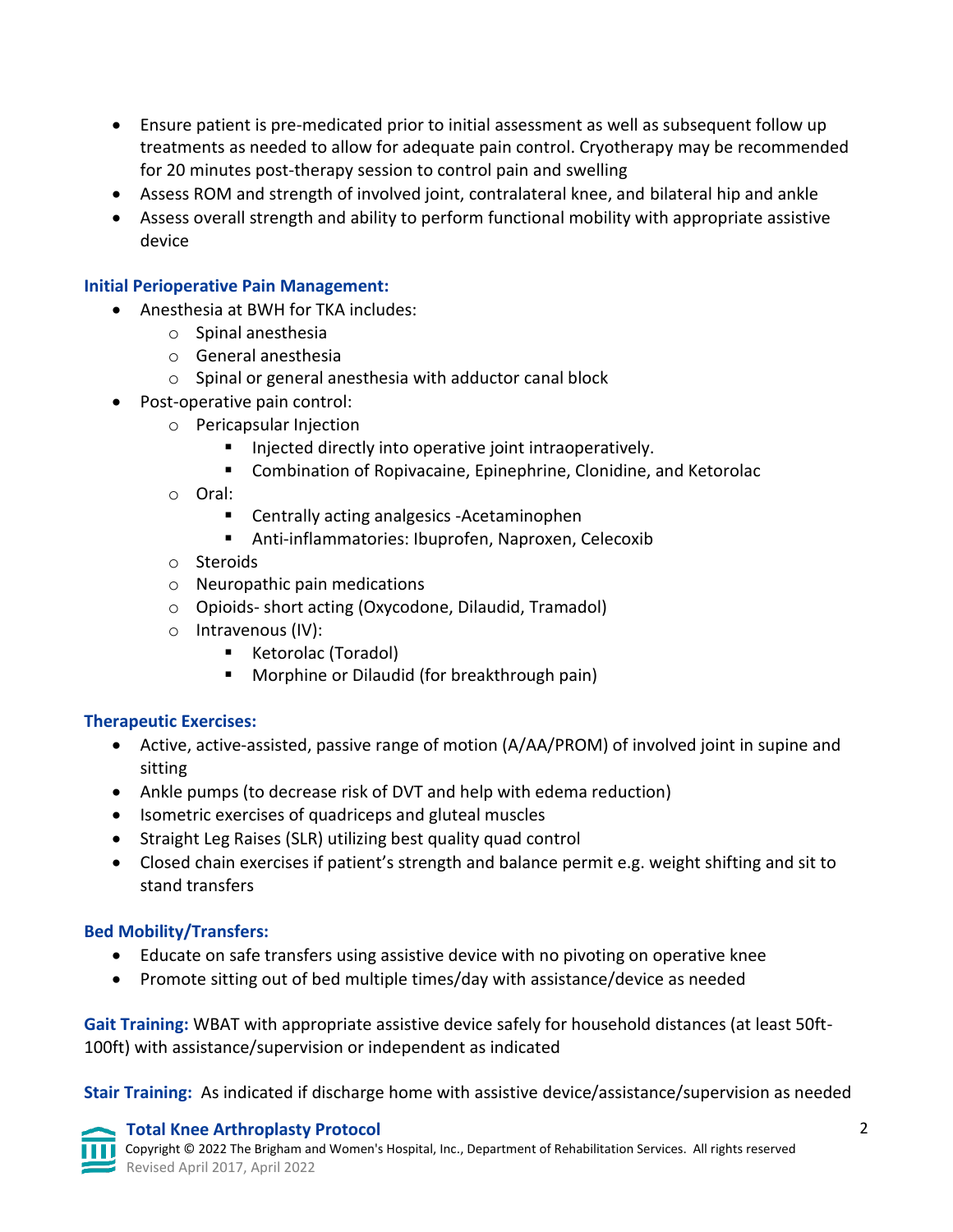**Modalities:** Cryotherapy: 3-5X/day for 15-20 minutes at a time with either an ice/cold pack or cryocuff. Do not apply ice pack or cryotherapy wrap directly to skin.

### **Criteria for Progression to the Next Phase:**

- Involved knee flexion ROM >/=80 degrees, knee extension </=-10 degrees
- Demonstrates good quadriceps contraction and independent SLR w/ minimal quad lag
- Independent/safe bed mobility/transfers with least restrictive assistive device
- Ambulating independently at least 100 ft with least restrictive assistive device
- If patient is unable to meet these goals prior to discharge from the hospital, inpatient rehabilitation may be indicated

### **Phase II – Mobility Phase (day 3- week 6):**

### **Goals:**

- Increase A/AA/PROM to >/= 0-110 degrees
- Decrease inflammation/edema
- Manage pain
- Increase strength of operative extremity with focus on knee flexion and extension and proximal hip strength
- Improve gait quality and progress towards unassisted ambulation at household and community distances
- Restore functional activities

## **Early Phase II (day 3- week 3):**

### **Continue Positioning:**

- Nothing placed behind operative knee when supine
- Towel roll under ankle of involved extremity to promote knee extension
- Towel roll at trochanter of involved extremity to prevent hip external rotation and promote neutral alignment as needed

### **Therapeutic Interventions**

- Targeted A/AA/PROM to involved joint
- Utilize stationary bicycle for AAROM
- Soft tissue mobilization
- Joint mobilizations including patellofemoral joint in all directions
- Scar Mobilization if well healed incision
- Gait training to wean from assistive device
- Initiate stair training
- Initiate resistance exercises as tolerated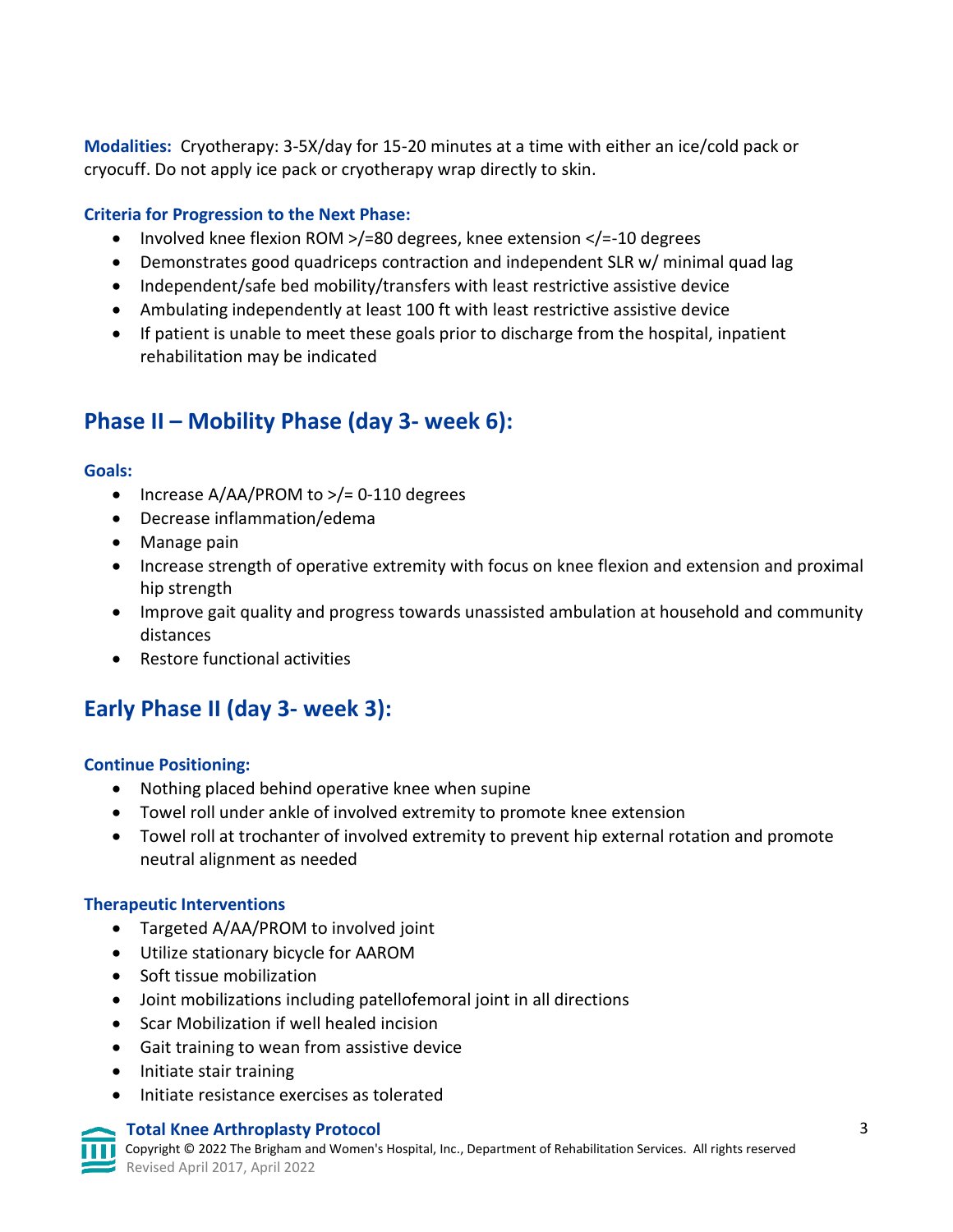- Initiate closed chain exercises such as step ups, leg press after good quad control
- Patient should be independent with Home Exercise Program

### **Modalities:**

- Cryotherapy as indicated
- Compression- to control edema
- Neuromuscular Electrical Stimulation (NMES)- wean as quad control improves

### **Late Phase II (week 4- week 6):**

### **Therapeutic Interventions**

- Maximize ROM both flexion and extension
- Scar Mobilization if well healed incision
- Continue stationary bicycle for AROM
- Soft tissue mobilization if indicated
- Joint mobilizations including patellofemoral joint in all directions as indicated
- Gait training to wean from assistive device- transition to full weight bearing
- Stair training
- Resistance exercises as tolerated
- Closed chain exercises such as step ups, leg press with good quad control
- Neuromuscular and balance training
- Patient should be independent with Home Exercise Program

### **Modalities:**

- Cryotherapy as indicated
- Compression- to control edema
- NMES may be useful for residual quad weakness and poor terminal knee extension quad control

### **Outcome Measures:**

- Timed Up and Go (TUG) Test
- Knee Osteoarthritis Outcome Score (KOOS)
- Lower Extremity Functional Scale (LEFS)

### **Criteria for Progression to the Next Phase:**

- AROM  $>$ /= 0-110 degrees
- Minimal pain and edema
- Independent ambulation with/without the least restrictive assistive device for community distances (>/=800 ft)
- Good quadriceps control

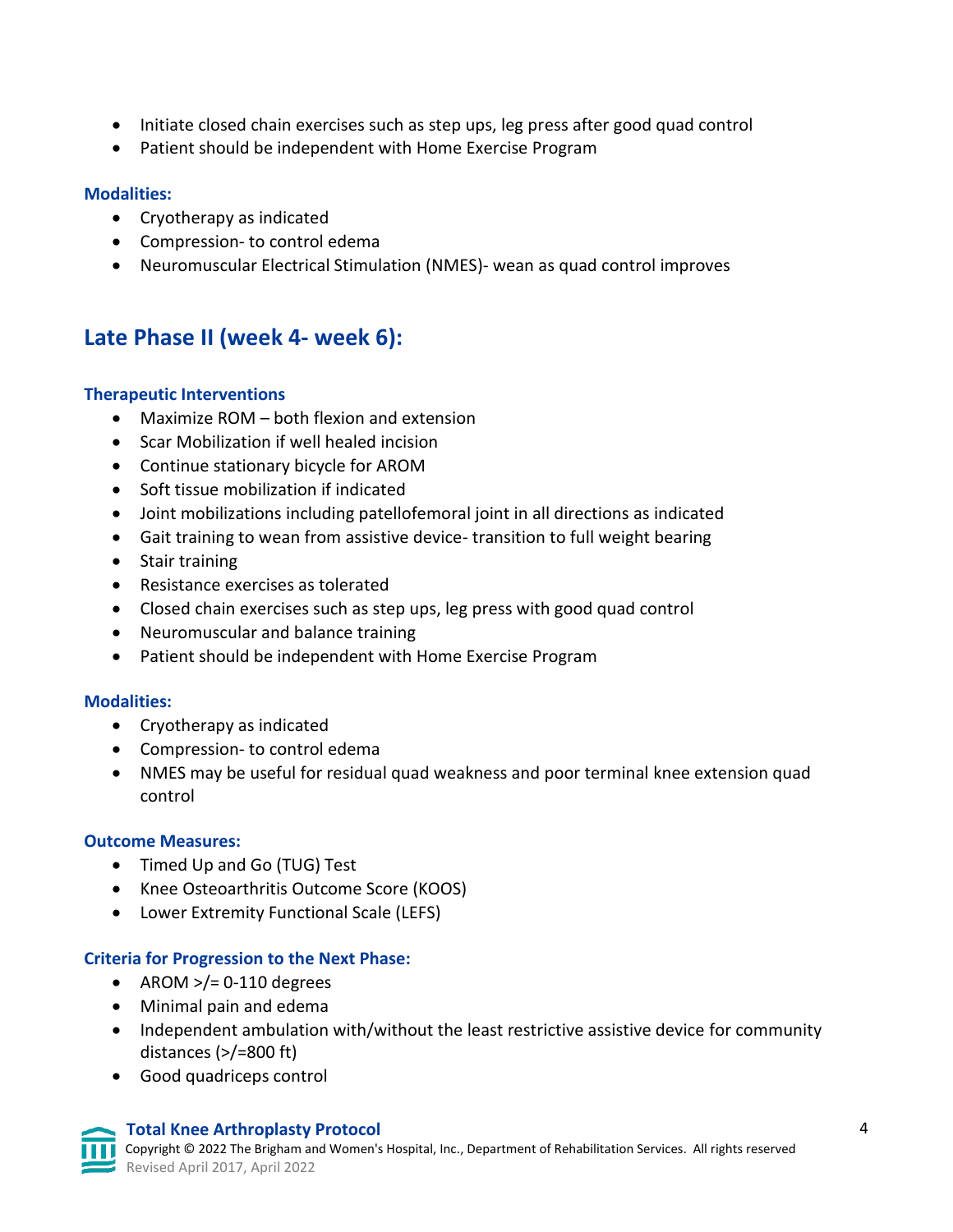## **Phase III – Intermediate Phase (weeks 7-12):**

### **Goals:**

- Improve knee AROM to >/= 0-120 degrees
- Improve overall strength of hip and knee to  $\frac{>}{=}$  4/5
- Ascend and descend stairs with reciprocal pattern
- Return to work as applicable
- Return to light recreational activities

### **Therapeutic Interventions:**

- As quad control normalizes discontinue use of NMES if not already weaned off NMES
- Progress closed chain exercises, adding resistance, weights, or full weight bearing in single-leg stance on operative limb
- Assess and address hip and trunk strength and motor control as indicated
- Step-ups and side step-up
- Higher level closed chain exercises such as squats, lunges, leg press
- Initiate or progress balance and proprioceptive exercise.
- Endurance training, walking/biking/pool

### **Criteria for Progression to the Next Phase:**

- ROM >/=120 degrees
- Strength >/=4/5 throughout LE
- Able to navigate stairs with reciprocal pattern
- Ambulating all surface levels (indoors/outdoors) with minimal to no gait deviations with or without an assistive device

### **Phase IV – Return to Activity Phase (weeks 12-20):**

#### **Goals**

- Return to appropriate recreational activities
- Improve strength, balance, ROM, and endurance for all ADLs and recreational activities

### **Therapeutic Exercises:**

- Progress resistance and increase repetitions of previous exercises
- Increased distance/time/intensity of endurance training as tolerated
- Sport or activity specific training